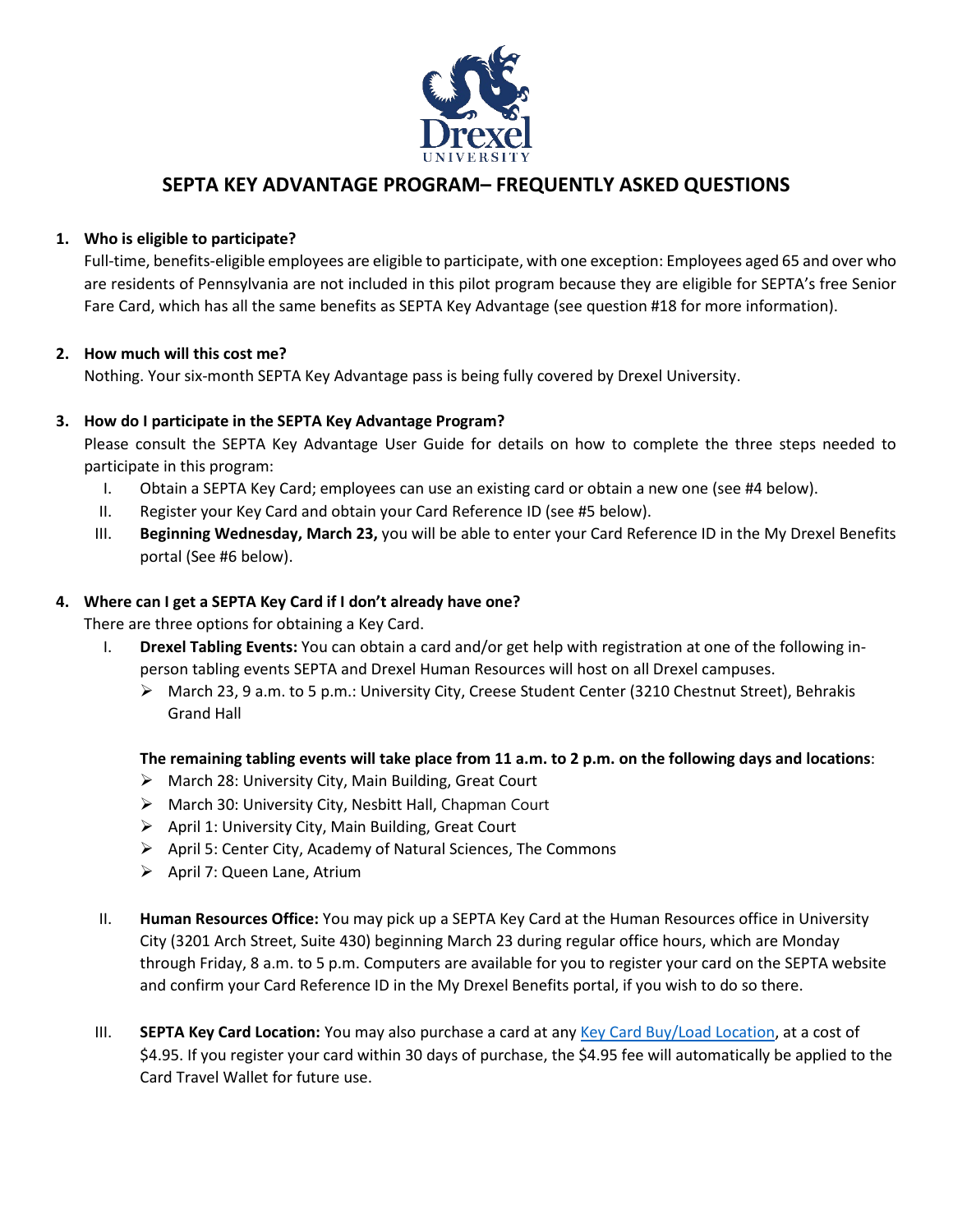#### **5. I have my SEPTA Key Card – how do I register it and find my Card Reference ID?**

Once you've obtained a SEPTA Key Card, you will need to register it and set up an account following the steps below. If you already have a registered SEPTA Key Card, you can skip this step.

- I. Visit septakey.org. From there, select the option to **Register My New Card**. Additional step-by-step details on how to register can be found in the **How-to [User Guide.](https://drexel.edu/%7E/media/Files/hr/benefits/SEPTA-Key-Advantage-Program-How-to-User-Guide.ashx?la=en)**
- II. If you've registered your Key Card and set up your account, navigate to the **My Account** page of the website. Your Key Card information will be shown here.
- III. Next, click **Card Options** and select **Card Reference ID**. The Card Reference ID is needed to link your SEPTA Key Card to the SEPTA Key Advantage Program. Note: The Card Reference ID contains both numbers and characters and is case sensitive, so it is best to copy this ID through your browser and paste it to the final location in My Drexel Benefits portal. Be careful not to include a blank space before or after.



**6. I already have a Key Card and am ready to participate. What do I do next?** 

Beginning March 23, you will be able to link your Key Card Account in the My Drexel Benefits portal following the steps below. Detailed instructions are also found in the **How-to [User Guide](https://drexel.edu/%7E/media/Files/hr/benefits/SEPTA-Key-Advantage-Program-How-to-User-Guide.ashx?la=en)**.

- Visit **[DrexelOne.](https://one.drexel.edu/)**
- Select **Employee** tab.
- Click on **My Drexel Benefits.**
- Once in the portal, click on **Septa Key Advantage** tile at the top right.
- Where prompted, enter your **Card Reference ID** (it may be helpful to copy and paste the Card Reference ID from your SEPTA account to ensure there are no data entry issues. The Card Reference ID is alpha, numeric and case sensitive, and it must match exactly to what is displayed in your SEPTA account. Incorrect entries will cause delay in funding your card).
- Click **Save and Continue** at the bottom of the page.
- On the next page, be sure to click **Select** and then click **Save and Continue** at the bottom of the page, which will take you to your confirmation statement.
- Please review your Card Reference ID on the confirmation statement. If there is an error with the number, please click the **Edit** button to correct, and then be sure to hit **Save and Continue** again before closing out.

# **key** advantage

Drexel is collaborating with Septa on a six-month pilot program to provide SEPTA Key Advantage cards to eligible full-time employees at no cost.

The six-month pilot program begins May 1 through October 31, 2022, and offers free access to travel anywhere on SEPTA. Using your registered SEPTA Key Card, please provide your Card Reference ID by clicking the Enroll button below.

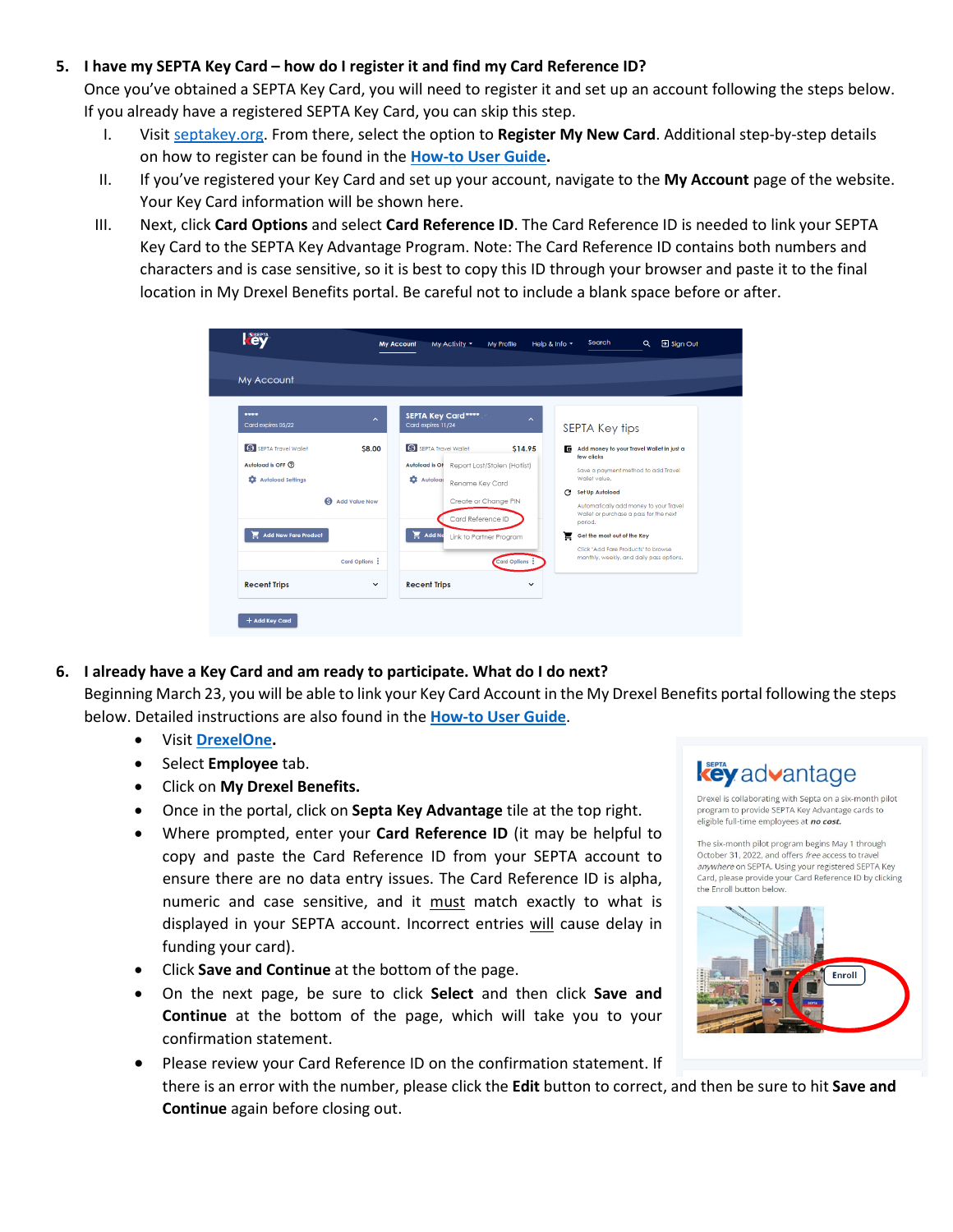## **7. What is the deadline to participate in Septa Key Advantage Program?**

To participate, you must complete the enrollment steps noted above by the 20<sup>th</sup> of the month prior to when you want to start using your pass. For example, you need to enroll your card in the My Drexel Benefits portal by April 20 to have your card loaded for use beginning May 1, the first month of the program. If you miss the first month, you can still enroll at any time during the six-month pilot period.

## **8. Do I need to confirm my participation in the program each month?**

No, once you enroll, your participation in the program will continue and your card will be automatically loaded each month through the six-month pilot program. You only will need to update your Card Reference ID should you lose and replace the one registered.

## **9. I have a balance in my travel wallet, what happens to that money when I participate in the SEPTA Key Advantage Program?**

Any available balances will remain in your Key card's travel wallet. Since the SEPTA Key Card Advantage Program works like the monthly Anywhere pass, trips are always set to draw first from the monthly product, not the travel wallet. Trips are only drawn from the travel wallet purse when there isn't a monthly pass loaded on the card.

#### **10. I have been using the SEPTA weekly pass; how does it work with the monthly SEPTA Key Advantage Program?**

The SEPTA Key Advantage Program would replace weekly and monthly passes at no cost to you. Make sure that you do NOT load a weekly pass for the week of April 25 – May 1 or purchase a monthly pass for May so that the Advantage Program pass can load onto your card. Also, Weekly Pass users should load money onto the SEPTA Key Travel Wallet to pay for rides on April 25 through April 30.

#### **11. Is this program taxable?**

No, this is not considered a taxable item.

#### **12. What if I use both PATCO and SEPTA for my commute?**

If you currently use a Freedom Card to commute on both PATCO and SEPTA, you will need to obtain, register and enroll a SEPTA Key Card for travel on SEPTA during the pilot period (per the steps outlined in this FAQ and the User Guide) and use the Freedom Card only for travel on PATCO during that time.

## **13. I currently participate in the Commuter Program through Drexel. How will this work with my existing election for SEPTA travel?**

The SEPTA Key Advantage Program should replace your existing commuter benefits election for the six-month period. If you have a pre-tax contribution for Transit currently being used for your SEPTA costs you should stop your contributions for the duration of the six-month program (see instructions in #14). If you are contributing to the Parking account you can continue making those contributions for parking, if needed.

## **14. I am enrolled in the pre-tax Transit Account; how do I cancel while I take part in the SEPTA Key Advantage Program?**

- Visit DrexelOne
- Select **Employee** Tab
- Click on **My Drexel Benefits**
- In the **Commuter Benefits** widget, click **Change**.

If you have difficulty with this process, please call the Benefits Service Center at 844.690.3992.

#### **15. I am enrolled in parking; how do I cancel while I take part in the SEPTA Key Advantage Program?**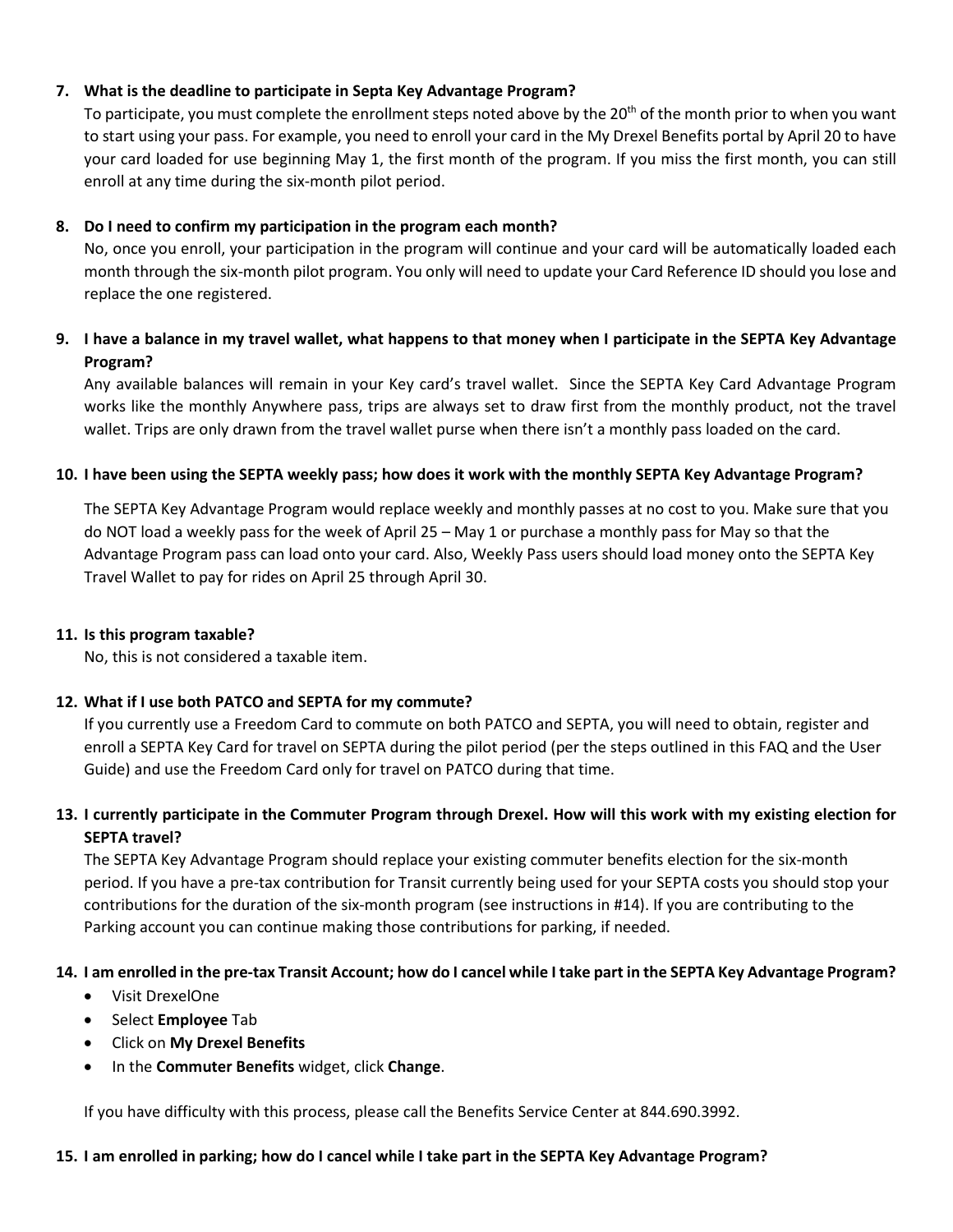## • **Parking Off Campus**

- o Visit DrexelOne
- o Select **Employee** Tab
- o Click on **My Drexel Benefits**
- o In the **Commuter Benefits** widget, click **Change**. If you have difficulty with this process, please call the Benefits Service Center at 844.690.3992.

## • **Parking On Campus**

Employees wishing to cancel their Drexel payroll-deduction parking permit should log back int[o ParkDrexel](https://parkdrexel.aimsparking.com/) using their DrexelOne credentials and select **Manage Permit,** and then **Request Expiration**.

Be sure to **cancel** your Drexel permit by **April 15** (*monthly paid employees*), or the **Wednesday before** your paycheck (*weekly and biweekly paid employees*) to avoid needing a refund in the next paycheck. For more information or questions, contac[t parking@drexel.edu.](mailto:parking@drexel.edu)

#### **16. Are there restrictions on when and where I can use my SEPTA Key Card?**

Under the SEPTA Key Advantage program, your SEPTA Key Card is valid for transit use on all SEPTA services, including all Regional Rail service, buses, subways, trolleys, and the Norristown High Speed Line. Like all SEPTA Monthly Passes, there is a 240-ride limit per month.

#### **17. What happens after the six-month pilot period is up?**

The pilot is intended to run for a six-month period between May 1 and October 31, 2022. During the six-month pilot period, SEPTA will propose a tariff change to make the pilot a permanent offering and increase availability to other employers. Assuming the tariff is approved, Drexel will evaluate the utilization and effectiveness of the program in order to determine whether it is in the University's best interests to continue with the new program.

#### **18. What if I'm over the age of 65?**

All residents of the Commonwealth of Pennsylvania aged 65 and older can ride FREE at all times on all SEPTA transit modes and on SEPTA Regional Rail with a valid [Senior](https://www.septa.org/fares/discount/seniors-ride-free-info.html) Fare Card, which provides the same benefits as the SEPTA Key Advantage program[. SEPTA's website](https://www.septa.org/fares/discount/seniors-ride-free-info.html) has information on how to apply for a Senior Fare Card. Employees aged 65 and older who reside in New Jersey or Delaware and use the mass transit system to travel to work will be able to participate in the SEPTA Key Advantage Program.

#### **19. Can I share my SEPTA Key Card with a friend or family member?**

No, the SEPTA Key Advantage Program is intended to be used **only** by the eligible employee.

## **20. What if I have a Reduced Fare Card or CCT Fare Card?**

- The Reduced Fare Card allows for half-price travel and cannot be loaded with the SEPTA Key Advantage fare product. As the Key Advantage program provides FREE travel, a standard Key Card would need to be obtained to receive the Key Advantage pass.
- The CCT Fare Card acts like a SEPTA Key Card, and its Card Reference ID will load like a Key Card, so you can use your existing CCT Fare Card and still get unlimited access to SEPTA through the Key Advantage program.

#### **21. What do I do if my Key Card is lost, stolen, damaged or expired?**

Obtain a new Key card at any [Key Card Buy/Load Location.](https://www.septakey.org/info/buy-load-locator) The cost to purchase a Key Card is \$4.95. If you register your card within 30 days of purchase, the \$4.95 fee will automatically be credited to your card's Travel Wallet. Travel Wallet funds on registered Key Cards never expire.